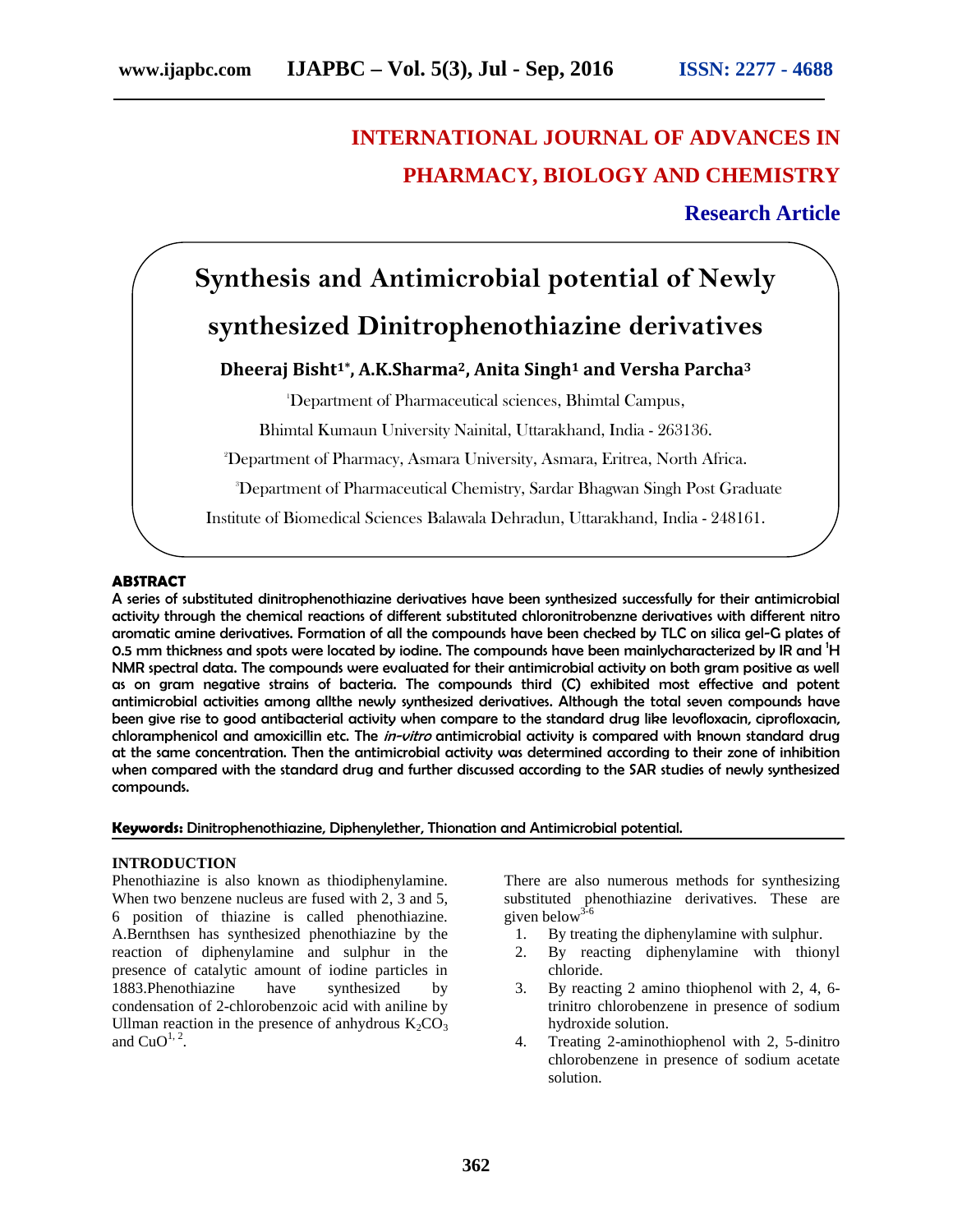- 5. Reaction of 2-amino-2'iodo-4,4-dinitro diphenyl sulphide in presence of cuprous iodide and sodium carbonate.
- 6. Reacting phenothiazine in glacial acetic acid with sodium nitrite.
- 7. By reacting 3-nitrophenothiazine in glacial acetic acid with hydrogen chloride.
- 8. By treating of 3, 7-dinitro phenothiazine in dil. HCl with tin/zinc metal.
- 9. By oxidative cyclisation of 2-amino-4-chloro- 3-methyl benzene thiol with 2-halo/2, 6 dibromo/chloro nitrobenzene.
- 10. By the oxidative cyclisation of 2-amino-4 chloro-3-methyl benzene thiol with 2-halo/2, 6-dibromo/chloro nitro benzene.
- 11. By the reaction of 2-formamido-5'-methoxy- 2'-nitro-4-trifluoromethyl diphenyl sulphide in presence of ethanolic sodium hydroxide.
- 12. By the reaction of 3, 4-dichloro-2-formamido- 2'-nitro-4'-bromo diphenylsulphide in presence of ethanolic potassium hydroxide.

Phenothiazine possesses diverse types of biological activities as well as pharmacological activities and therapeutic properties which are like antimicrobial activity, anthelmintic activity, bactericidal activity, antidepressant activity, antitumor activity, anticancer activity, antitubercular activity, antileprotic activity, Lipid peroxidation inhibitors, cytoprotective activity, antitrypnosomal activity, sedative activity, antiinflammatory activity, tranquillizers, antipsychotropic activity, antiviral activity, antidiabetic activity, antimalarial activity.<sup>7, 8</sup>

Phenothiazine derivatives have been reported as a valuable human medicine in the treatment of several disorders like different psychotic disorders, Parkinson's disease etc.

All the newly synthesized compounds were screened for *In-vitro* antibacterial activity against different microorganisms namely *Staphylococcus aureus* (Gram +Ve) and *Escherichia coli* (Gram-Ve). All the compounds subjected for antimicrobial activity and was performed by different concentrations and compared with known antibacterial drug like ciprofloxacin etc. The zone of inhibition was recorded by using zone reader in millimeter (mm).

Here in this method there is done synthesis of several dinitrophenothiazine derivatives based on Ullman reaction of chloronitrobenzene derivatives with different nitroaromatic amine derivatives. The yield of the products is good. In this study the use of dimethylformamide as a solvent in the Ullman reaction possess numerous benefits like condensation between nucleophile (aromatic amine) and chloro nitrobenzene takes place within a short time. The purity and yield of the product are in good agreement. The completion of the reaction is mainly checked by the TLC data. The thionation of the intermediate products in diphenylether gives the desired phenothiazine derivatives. After completion of the reaction resulting dinitrophenothiazine derivatives were crystallized from toluene-acetone solvent. The chemical structure of the newly synthesized compounds were characterized by their spectroscopic data like IR, NMR etc. which are reported in results and discussion sections. $9,17,18$ 

In this research article synthetic methods were investigated and all the components were screened for their *in-vitro* biological activity, like antimicrobial activity towards gram positive as well as gram negative bacterial strains at different concentrations. The biological activity of the newly synthesized compounds was compared with different standard  $d$ rug.<sup>12</sup>

# **Preparation of the Compounds- Chemical Scheme:**



( $R_1$  and  $R_2$  denotes  $NO_2$  groups in all the structures)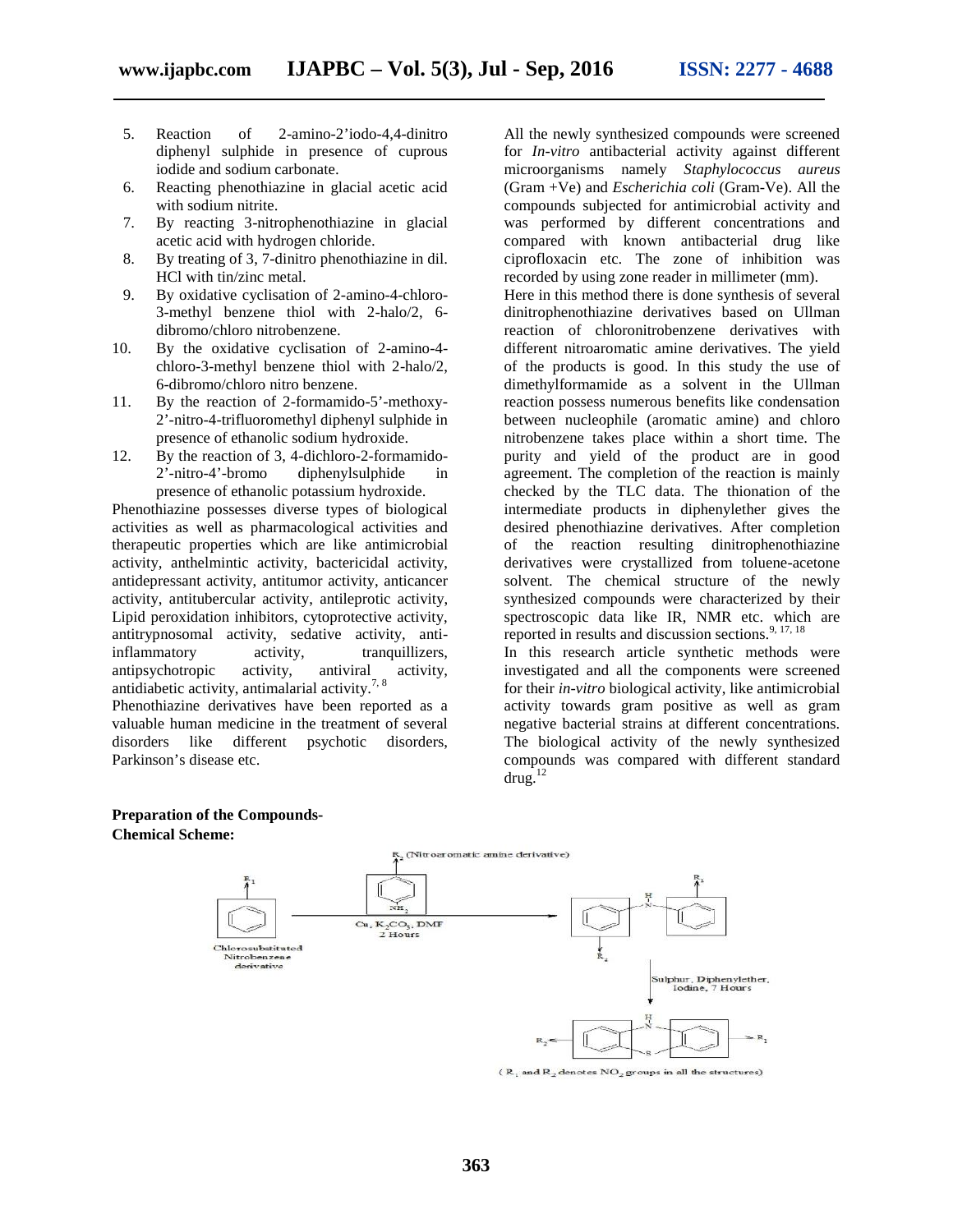#### **EXPERIMENTAL WORK (Synthesis of the compound, their characterization and antimicrobial potential)**

Melting points were determined by capillarytube with the help of melting point apparatus. Formation of the compounds have been checked by TLC on silica gel- G plates of 0.5 mm thickness and the spots were located by iodine. The compounds were characterized mainly on the basis of IR and NMR spectroscopic data.

## **Step I**

A mixture of chloro nitrobenzene derivative with nitroaromatic amine derivatives are treated together in the presence of Copper powder, anhydrous potassium carbonate taking dimethylformamide as a solvent on an oil bath and refluxed for 2hours. Finally, the mixture was filtered to remove the residue of potassium carbonate and copper powder. Then the residue was washed with hot DMF. The filtrate so obtained was poured into ice cold water to afford the solid product. The solid products so obtained was filtered then dried in air and recrystallized from toluene.<sup>1, 10</sup>

## **Step II**

Now the mixture of dinitrodiphenylamine derivative was treated with sulphur powder and iodine in the solvent diphenylether and it was refluxed for 7 hours. The reaction mixture was distilled to remove excess solvent. On cooling the reaction mixture that is dinitrophenothiazine derivative separated out as an orange crystalline mass. This was recrystallized from a toluene-acetone mixture to give the final newly synthesized dinitrophenothiazine derivatives. $1, 11$ 

## **ANTIMICROBIAL ACTIVITY OF THE NEWLY SYNTHESIZED COMPOUNDS**

The newly synthesized dinitrophenothiazine derivatives were successfully tested for their antimicrobial activity. The compounds are able to produce significant antibacterial activity. The various strains of bacteria were taken and the newly synthesized compounds were tested against the gram positive as well as gram negative strains of the bacteria.<sup>12, 13</sup>

The minimum inhibitory concentration (MIC) was determined by using Disc Diffusion method by measuring the zone of inhibition according to the designed protocol. All the compounds were dissolved in Dimethylsulphoxide (DMSO) which was

previously tested for the antibacterial activity and found to have no given antibacterial activity. $^{14}$ 

All the newly synthesized compounds were screened *in-vitro* for their antimicrobial activity against a variety of bacterial strains (Gram+Ve and Gram–Ve) such as *Staphylococcus aureus, Staphylococcus pyogenes, Bacillus subtilis and Escherichia coli*. The MIC of the compounds was defined as the lowest concentration at which there was 80% inhibition of growth compared with the growth for a drug free control. Inhibition of zone size for the standard drug is maximum at  $50\mu$ g/ml.<sup>15, 19, 20</sup>

The discs were also previously sterilized and then used. The diameters of the taken discs were 6mm and they were impregnated with the known concentration of the compounds and finally inoculated in the prepared agar media.<sup>16, 21</sup>

## **RESULTS AND DISCUSSION**

All the seven novel dinitrophenothiazine derivatives synthesized by Ullman coupling of chloronitrobenzene derivative and nitroaromatic amine derivatives taking copper powder as a catalyst and taking anhydrous potassium carbonate in presence of dimethylformamide as a solvent. The dinitrophenylamine derivatives formed, were further treated with sulphur and iodine in presence of diphenylether as a solvent. After the formation of the compounds they were properly recrystallized by recrystallization and column chromatography. The structure of the synthesized compounds was characterized on the basis of their spectral data mainly IR and NMR. The newly synthesized compounds showed mild to potent antimicrobial activity.

Among the seven synthesized compounds the compound C showed antimicrobial activity up to maximum extent as shown by the standard drug.

The significant outcome of the study is the emergence of the different dinitrophenothiazine derivatives as promising antimicrobial agents. An extension of the study in future may contribute to the development of useful antimicrobial agents of this series of compounds.

The parent dinitrophenothiazine derivatives are good antimicrobial agents against several strains of the bacteria, including *Staphylococcus aureus, Staphylococcus pyogenes, Bacillus subtilis and Escherichia coli.* The newly synthesized dinitrophenothiazine derivatives showed no activity below 50µg/ml but give rise to noticeable activity at  $50\mu$ g/ml concentration.<sup>12, 21</sup>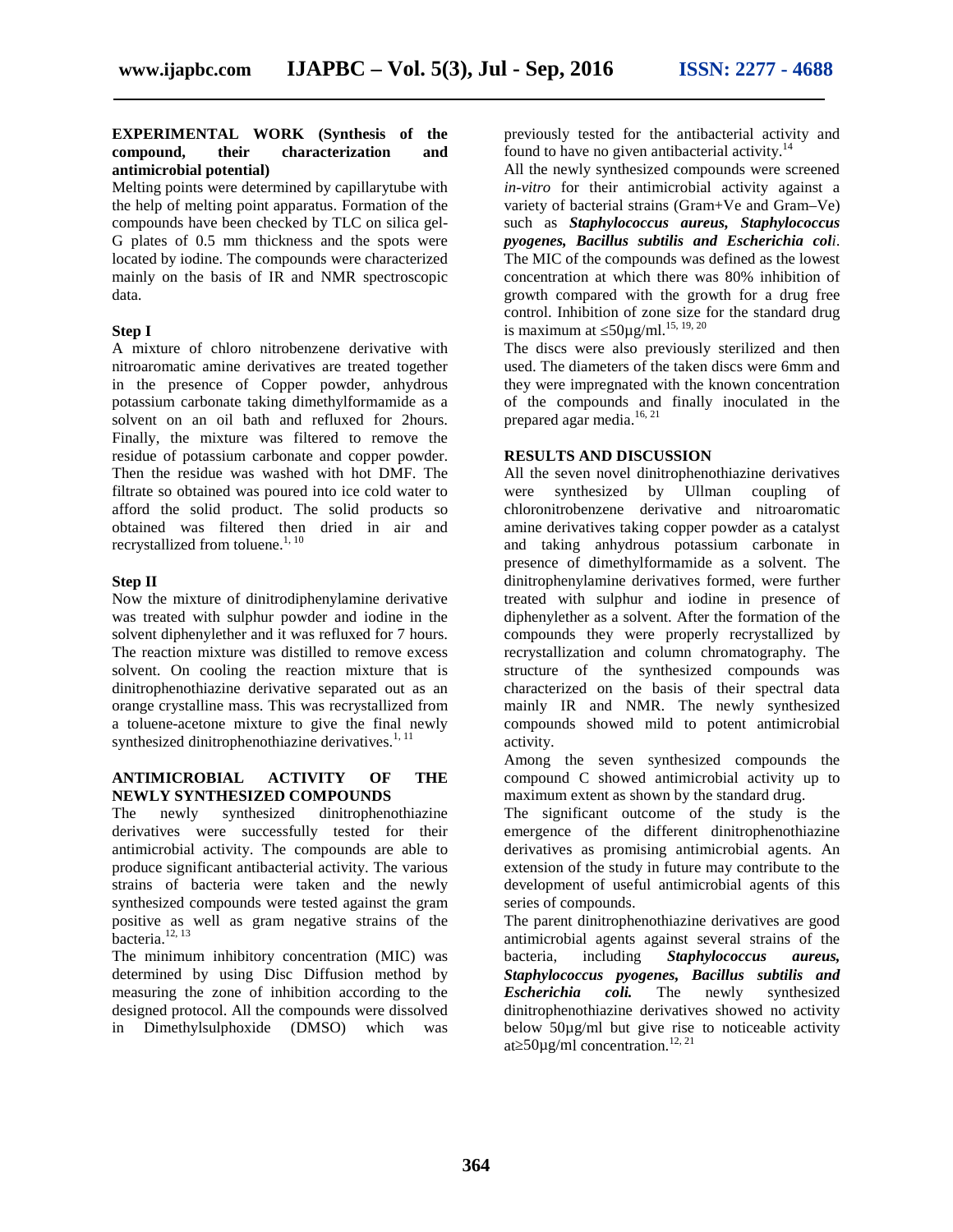| PHYSICAL DATA OF THE COMPOUNDS |                                  |                   |                    |                        |           |  |
|--------------------------------|----------------------------------|-------------------|--------------------|------------------------|-----------|--|
| <b>Compounds</b>               | $\mathbf{R}^1$<br>$\mathbf{R}^2$ |                   | Molecular formula  | Melting Range $(0^0C)$ | $%$ yield |  |
| Compound A                     | 1 NQ <sub>2</sub>                | $7\text{ NO}$     | $C_{12}H_7N_3O_4S$ | 207-209                | 56.2      |  |
| Compound B                     | 1 NQ <sub>2</sub>                | $6\,\text{NO}$    | $C_{12}H_7N_3O_4S$ | 211-213                | 55.6      |  |
| Compound C                     | $2\text{ NO}_2$                  | $7\,\mathrm{NO}$  | $C_{12}H_7N_3O_4S$ | 216-218                | 67.4      |  |
| Compound D                     | $3\text{ NO}$                    | $6\,\text{NO}$    | $C_{12}H_7N_3O_4S$ | 210-212                | 60.2      |  |
| Compound E                     | $3 \text{ NO}$                   | 7 NQ <sub>2</sub> | $C_{12}H_7N_3O_4S$ | 206-208                | 59.2      |  |
| Compound F                     | $3\text{ NO}$                    | 8 NO <sub>2</sub> | $C_{12}H_7N_3O_4S$ | 214-216                | 68.7      |  |
| Compound G                     | $3 \text{ NO}$                   | $9 \text{ NO}_2$  | $C_{12}H_7N_3O_4S$ | 205-207                | 64.2      |  |

**Table 1**

**Explanation of the R<sup>1</sup> and R2-**These explain the position of the nitro substitutions on the final prepared phenothiazine nucleus. In compound A 1 NO<sub>2</sub> and 7 NO<sub>2</sub> denotes the nitro substitutions on the main phenothiazine derivatives. Simply it is 1, 7 dinitrophenothiazine. In compound B 1 NO<sub>2</sub> and 6 NO<sub>2</sub> denotes the nitro substitutions on the main phenothiazine derivatives. Simply it is 1, 6 dinitrophenothiazine. In compound C  $2 \text{ NO}_2$  and  $7 \text{ NO}_2$  denotes the nitro substitutions on the main phenothiazine derivatives. Simply it is 2, 7dinitrophenothiazine. In compound D 3 NO<sub>2</sub> and 6 NO<sub>2</sub> denotes the nitro substitutions on the main phenothiazine derivatives. Simply it is 3, 6 dinitrophenothiazine. In compound E 3 NO<sub>2</sub> and 7NO<sub>2</sub> denotes the nitro substitutions on the main phenothiazine derivatives. Simply it is 3, 7 dinitrophenothiazine. In compound F 3 NO<sub>2</sub> and 8NO<sub>2</sub> denotes the nitro substitutions on the main phenothiazine derivatives. Simply it is 3, 8 dinitrophenothiazine. In compound G  $3NO<sub>2</sub>$  and  $9NO<sub>2</sub>$  denotes the nitro substitutions on the main phenothiazine derivatives. Simply it is 3, 9 dinitrophenothiazine.

| Table 2                                                   |                   |
|-----------------------------------------------------------|-------------------|
| IR SPECTRA & <sup>1</sup> HNMR SPECTRAL DATA OF COMPOUNDS |                   |
| $ID$ (KRr pollote) $cm^{-1}$                              | <sup>1</sup> HNMD |

| <b>Compounds</b> | IR (KBr pellets) $cm^{-1}$               | <sup>1</sup> HNMR                                         |
|------------------|------------------------------------------|-----------------------------------------------------------|
| Compound A       | 3481-------N-H stretch                   | <sup>1</sup> HNMR(DMSO-D <sub>6</sub> -400MHz)7.93-       |
|                  | 3361-----------N-H Asym. stretch         | 7.91(brs,<br>2H-H6&8),<br>$7.38 - 7.37 -$                 |
|                  | 3082 (C-H stretch aromatic)              | 7.35-7.13<br>$(s, 1H-H-2)$ ,<br>$(s, 1H-H-$               |
|                  | 1631 $(C = C$ stretch)                   | 3),7.11-7.10(s,1H-H4)6.99-                                |
|                  | 1481(C-S-stretch), 1300 (O-N-O stretch)  | 6.97(s,1H-H-9)&3.36(brd hump1H-                           |
|                  |                                          | NH                                                        |
| Compound B       | 3431---NH stretch                        | $\text{HNMR}(\text{DMSO-D}_6\text{-}400\text{MHz})8.23$ - |
|                  | 3332-------- N-H Asym. stretch           | $7.21(s, 1H-H2), 7.73-7.70-(s,1H-H-$                      |
|                  | 3099 (C-H stretch aromatic)              | 7.36-7.35<br>$(s, 1H-H-3), 7.35-$<br>7).                  |
|                  | $1602$ (C= C stretch)                    | 7.29(s, 1H-H4), 7.27-7.25(s, 1H-H-                        |
|                  | 1447 (C-S-stretch), 1344 (O-N-O stretch) | 8),7.23-7.21(s,1H-H-9)&3.34(brd                           |
|                  |                                          | $hump1H-NH)$                                              |
| Compound C       | 3431---NH stretch                        | ${}^{1}$ HNMR(DMSO-D <sub>6</sub> -400MHz)8.23-           |
|                  | 3332-------- N-H Asym. stretch           | 8.21(brs.<br>2H-H1&3), 7.73-7.71-                         |
|                  | 3099 (C-H stretch aromatic)              | $(brs, 2H-H-6&8), 7.35-7.29$ $(s, 1H-H-$                  |
|                  | $1620$ (C= C stretch)                    | 4),7.27-7.25(s,1H-H-9) & 3.34(brd                         |
|                  | 1479 (C-S-stretch), 1346 (O-N-O stretch) | hump1H-NH)                                                |
| Compound D       | 3481---NH stretch                        | ${}^{1}$ HNMR(DMSO-D <sub>6</sub> -400MHz)8.81-           |
|                  | 3361-------- N-H Asym. stretch           | 8.64(brs, 2H-H2&4), 8.62-7.96-                            |
|                  | 3050 (C-H stretch aromatic)              | $(s, 1H-H-7),$ 7.92-7.90<br>$(s, 1H-H-$                   |
|                  | 1631 ( $C = C$ stretch)                  | $1$ , 6.69-6.58(s, 1H-H-8, 6.56(s, 1H-H-                  |
|                  | 1471 (C-S-stretch), 1298 (O-N-O stretch) | 9), $&3.40$ (brd hump1H-NH)                               |
| Compound E       | 3457---NH stretch                        | <sup>1</sup> HNMR(DMSO-D <sub>6</sub> -400MHz)7.93-       |
|                  | 3354-------- N-H Asym. stretch           | $7.91$ (brs.<br>2H-H2&4), 7.38-                           |
|                  | 3224 (C-H stretch aromatic)              | 7.36(brs, 2H-H-6&8) 7.34-7.13(s, 1H-                      |
|                  | $1606$ (C= C stretch)                    | $H-1$ ),<br>7.11-7.09<br>$(s, 1H-H-9),$                   |
|                  | 1465 (C-S-stretch), 1309(O-N-O stretch)  | &3.36(brd hump1H-NH)                                      |
| Compound F       | 3774---NH stretch                        | <sup>1</sup> HNMR(DMSO-D <sub>6</sub> -400MHz)8.85-       |
|                  | 3369-------- N-H Asym. stretch           | 8.81(brs.<br>2H-H2&4),8.81-                               |
|                  | 3097 (C-H stretch aromatic)              | 8.80(brs, 2H-H7&9)8.64-8.62-(s, 1H-                       |
|                  | 1614 ( $C = C$ stretch)                  | $H-1$ ),<br>7.96-7.94<br>$(s, 1H-H-6),$                   |
|                  | 1350 (C-S-stretch), 1157 (O-N-O stretch) | &3.32(brd hump1H-NH)                                      |
| Compound G       | 3431---NH stretch                        | <sup>1</sup> HNMR(DMSO-D <sub>6</sub> -400MHz)8.24-       |
|                  | 3329-------- N-H Asym. stretch           | 8.22(brs, 2H-H2&4), 7.74-7.72(s, 1H-                      |
|                  | 3076 (C-H stretch aromatic)              | $H-8$ )7.35-7.29(s, 1H-H-1), 7.27-7.25                    |
|                  | $1625$ (C= C stretch)                    | $(s, 1H-H-6), 7.23-7.21(s, 1H-H-$                         |
|                  |                                          |                                                           |
|                  | 1438 (C-S-stretch), 1157(O-N-O stretch)  | 7) & 3.28 (brd hump1H-NH)                                 |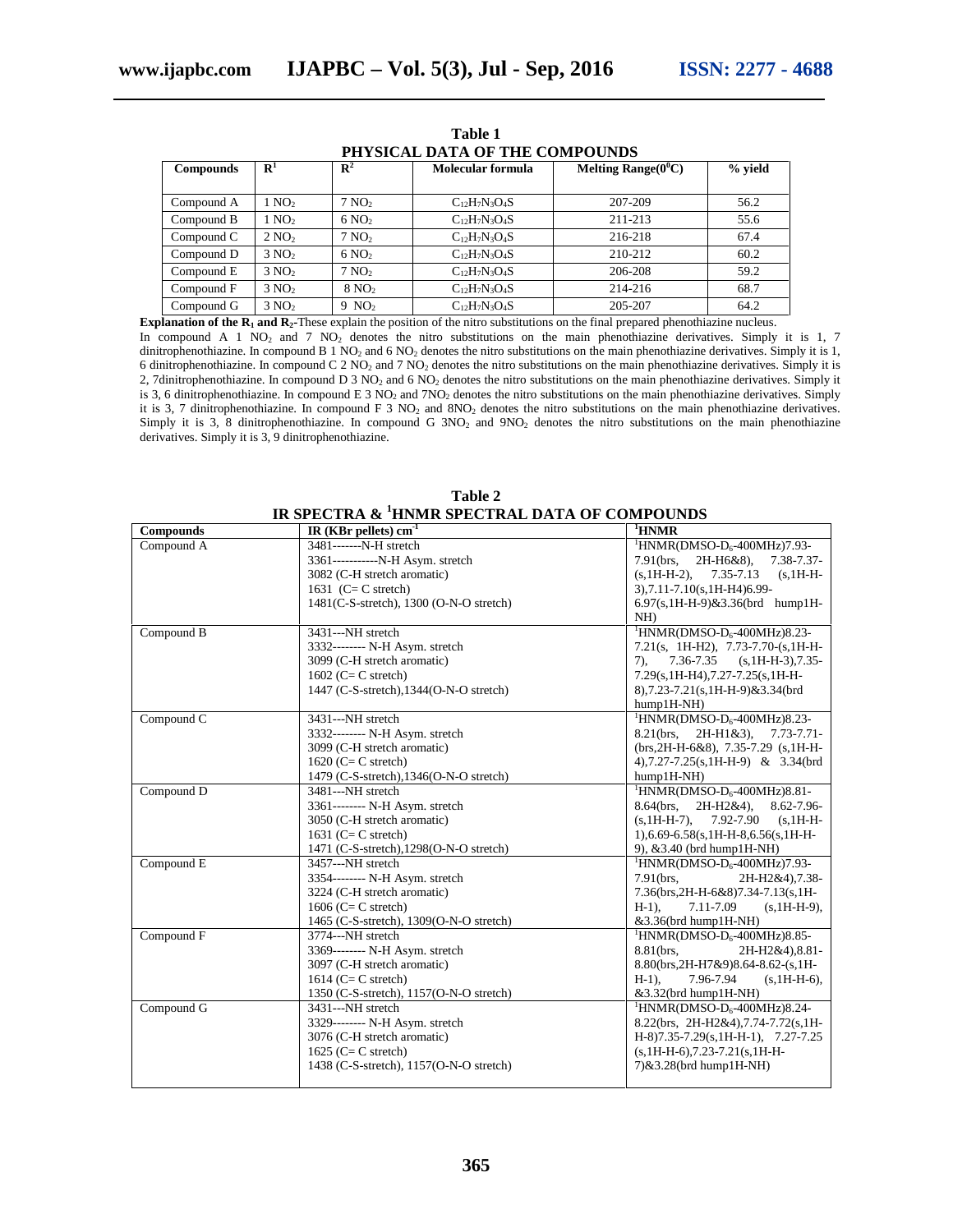| Antibacterial activity against Staphylococcus aureus (Gram +Ve) |                  |                                                                                 |               |               |               |  |
|-----------------------------------------------------------------|------------------|---------------------------------------------------------------------------------|---------------|---------------|---------------|--|
| $S$ No                                                          | <b>Compounds</b> | Diameter of zone of inhibition(mm)<br>Different concentrations of the compounds |               |               |               |  |
|                                                                 |                  |                                                                                 |               |               |               |  |
|                                                                 |                  | $50 \mu g/ml$                                                                   | $100\mu$ g/ml | $150\mu$ g/ml | $200\mu$ g/ml |  |
|                                                                 | Compound A       |                                                                                 | 6             |               | 9             |  |
| $\mathfrak{D}_{\mathfrak{p}}$                                   | Compound B       | 11                                                                              | 12            |               | 13            |  |
| 3                                                               | Compound C       | 13                                                                              | 16            | 22            | 17            |  |
| 4                                                               | Compound D       | 8                                                                               | 7             | 9             | 10            |  |
| 5                                                               | Compound E       | 11                                                                              | 10            | 12            | 13            |  |
| 6                                                               | Compound F       | 10                                                                              | 12            | 10            | 16            |  |
|                                                                 | Compound G       | 11                                                                              | 10            | 12            | 17            |  |
| Standard drug                                                   | Levofloxacin     | 12                                                                              | 16            | 24            | 19            |  |

**Table 3**

**Zone of Inhibition-**Zone of inhibition is expressed in mm. The standard drug shows zone of inhibition at 24 mm at 150µg/ml. Zone of inhibition below 10 mm denotes no antibacterial activity. Zone of inhibition at 10-15 mm denotes mild antibacterial activity. Further zone of inhibition at15-20 mm denotes the moderate antibacterial activity. Similarly zone of inhibition at more than 20 mm denotes potent antibacterial activity.

#### **Standard drug: Levofloxacin**

Standard drug shows significant antibacterial action at doses at 50µg/ml and better antibacterial activity at other remaining doses.

In all the above seven compounds, the Compound C shows maximum antibacterial action at doses 150  $\mu\text{g/ml}$  and mild to moderate antibacterial action at other remaining doses. Compound A does not show antibacterial activity at doses 50  $\mu$ g/ml, 100  $\mu$ g/ml, and 150 µg/ml and at 200 µg/ml. Compound B shows mild antibacterial action at doses 50 µg/ml, 100 µg/ml, 150 µg/ml and 200 µg/ml. Compound D does not show antibacterial action at doses 50  $\mu$ g/ml, 100  $\mu$ g/ml, 150  $\mu$ g/ml, but shows mild antibacterial action at 200 $\mu$ g/ml. Compound E shows mild antibacterial action at all the doses. Compound F shows moderate antibacterial activity at 200µg/ml and mild

antibacterial action at other remaining doses. Compound G shows mild antibacterial action at all the doses but shows moderate antibacterial action at  $200 \mu g/ml$ .

| Antibacterial activity against Staphylococcus pyogenes (Gram+Ve) |               |                                           |                |                |                |  |
|------------------------------------------------------------------|---------------|-------------------------------------------|----------------|----------------|----------------|--|
| $S$ No                                                           | Compounds     | Diameter of zone of inhibition(mm)        |                |                |                |  |
|                                                                  |               | Different concentrations of the compounds |                |                |                |  |
|                                                                  |               | $50 \mu g/ml$                             | $100 \mu g/ml$ | $150 \mu g/ml$ | $200 \mu g/ml$ |  |
|                                                                  | Compound A    |                                           | O              | 10             |                |  |
| C                                                                | Compound B    |                                           | 10             | 12             | 14             |  |
| 3                                                                | Compound C    | 10                                        | 15             | 20             | 18             |  |
|                                                                  | Compound D    |                                           | 10             | 8              | 12             |  |
|                                                                  | Compound E    | 11                                        | 8              | 12             | 14             |  |
| 6                                                                | Compound F    | 11                                        | 10             | 14             | 11             |  |
|                                                                  | Compound G    | 10                                        | 12             | 10             | 11             |  |
| Standard drug                                                    | Ciprofloxacin |                                           | 15             | 22             | 18             |  |

**Table 4**

#### Standard Drug: **Ciprofloxacin**

**Zone of Inhibition-**Zone of inhibition is expressed in mm. The standard drug shows zone of inhibition at 22 mm at 150µg/ml. Zone of inhibition below 10 mm denotes no antibacterial activity. Zone of inhibition at 10-15 mm denotes mild antibacterial activity. Further zone of inhibition at 15-20 mm denotes the moderate antibacterial activity. Similarly zone of inhibition at more than 20 mm denotes potent antibacterial activity. Standard drug shows significant antibacterial activity at doses at doses at 50µg/ml.

Compound C shows maximum antibacterial action at doses 150 µg/ml, mild to moderate antibacterial action at other remaining doses. Compounds A does not show antibacterial action at doses at 50  $\mu$ g/ml,100  $\mu$ g/ml and 200  $\mu$ g/ml but shows mild antibacterial action at 150 µg/ml. Compound B shows mild antibacterial action at all the mentioned doses. Compound D does not show antibacterial action at 50 µg/ml and 150 µg/ml but exhibits mild antibacterial action at 100 µg/ml and 200 µg/ml respectively. Compound E does not show antibacterial action at 100 µg/ml but shows mild antibacterial action at all other remaining doses. Compound F shows mild antibacterial action at all the given doses. Similarly Compound G also exhibits mild antibacterial action at all the given doses.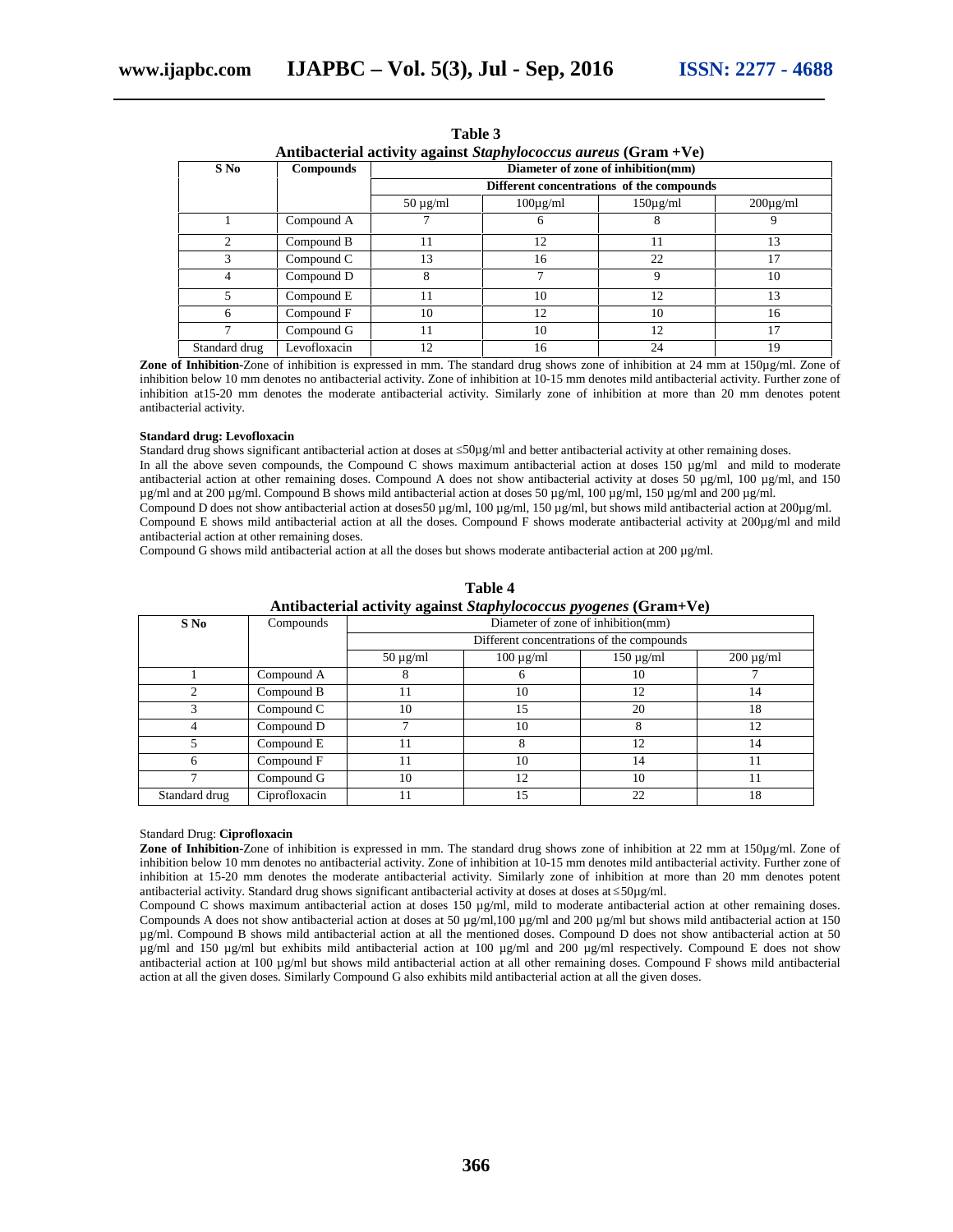| Antibacterial activity against <i>Ductions subtiti</i> s (Grain+ve)<br>$S$ No<br>Diameter of zone of inhibition(mm) |                 |                                           |                |                |                |  |  |  |
|---------------------------------------------------------------------------------------------------------------------|-----------------|-------------------------------------------|----------------|----------------|----------------|--|--|--|
| <b>Compounds</b>                                                                                                    |                 | Different concentrations of the compounds |                |                |                |  |  |  |
|                                                                                                                     |                 | $50 \mu g/ml$                             | $100 \mu g/ml$ | $150 \mu g/ml$ | $200 \mu g/ml$ |  |  |  |
|                                                                                                                     | Compound A      |                                           | 8              | 11             |                |  |  |  |
|                                                                                                                     | Compound B      | 10                                        | 12             | 11             | 13             |  |  |  |
|                                                                                                                     | Compound C      | 11                                        | 17             | 21             | 19             |  |  |  |
|                                                                                                                     | Compound D      | 9                                         | 11             | 10             | 12             |  |  |  |
| 5                                                                                                                   | Compound E      | 10                                        | 12             | 14             | 11             |  |  |  |
| 6                                                                                                                   | Compound F      | 9                                         | 10             | 11             | 14             |  |  |  |
|                                                                                                                     | Compound G      | 10                                        | 11             | 14             | 10             |  |  |  |
| Standard drug                                                                                                       | Chloramphenicol | 10                                        | 16             | 24             | 16             |  |  |  |

**Table 5 Antibacterial activity against** *Bacillus subtilis* **(Gram+Ve)**

#### **Standard drug: Chloramphenicol**

**Zone of Inhibition-**Zone of inhibition is expressed in mm. The standard drug shows zone of inhibition at 24 mm at 150µg/ml. Zone of inhibition below 10 mm denotes no antibacterial activity. Zone of inhibition at 10-15 mm denotes mild antibacterial activity. Further zone of inhibition at 15-20 mm denotes the moderate antibacterial activity. Similarly zone of inhibition at more than 20 mm denotes potent antibacterial activity. Compounds C shows significant antibacterial action at doses at doses at 150 µg/ml also mild to moderate antibacterial action at other reaming doses. Compound A does not show antibacterial action at 50 µg/ml, 100 µg/ml and 200 µg/ml, but shows mild antibacterial action at 150 µg/ml. Compound B shows mild antibacterial action at all the doses. Compound D does not show antibacterial action at 50 µg/ml but shows mild antibacterial action at other remaining doses. Compound E shows mild antibacterial action at all the mentioned doses.Compound F does not show antibacterial action at 50 µg/ml but possesses mild antibacterial action at other remaining doses.Compound G possesses mild antibacterial action at all the doses.

|               | Anubacterial activity against <i>Escherichia con</i> (Grain – ve) |                                     |               |                |                |  |  |  |
|---------------|-------------------------------------------------------------------|-------------------------------------|---------------|----------------|----------------|--|--|--|
| $S$ No        | Compounds                                                         | Diameter of zone of inhibition (mm) |               |                |                |  |  |  |
|               |                                                                   |                                     |               |                |                |  |  |  |
|               |                                                                   | $50 \mu g/ml$                       | $100\mu$ g/ml | $150 \mu g/ml$ | $200 \mu g/ml$ |  |  |  |
|               | Compound A                                                        |                                     |               | 12             | 8              |  |  |  |
|               | Compound B                                                        | 10                                  | 12            | 14             | 11             |  |  |  |
|               | Compound C                                                        | 10                                  | 16            | 22             | 17             |  |  |  |
|               | Compound D                                                        | 8                                   | 10            | 9              | 12             |  |  |  |
|               | Compound E                                                        | 10                                  | 13            | 12             | 11             |  |  |  |
| 6             | Compound F                                                        |                                     | 9             | 12             | 10             |  |  |  |
|               | Compound G                                                        | 10                                  | 15            | 11             | 12             |  |  |  |
| Standard drug | Amoxicillin                                                       | 11                                  | 15            | 22             | 14             |  |  |  |

**Table-6 Antibacterial activity against** *Escherichia coli* **(Gram –Ve)**

#### **Standard drug: Amoxicillin**

**Zone of Inhibition-**Zone of inhibition is expressed in mm. The standard drug shows zone of inhibition at 22mm at 150µg/ml. Zone of inhibition below 10 mm denotes no antibacterial activity. Zone of inhibition at 10-15 mm denotes mild antibacterial activity. Further zone of inhibition at 15-20 mm denotes the moderate antibacterial activity. Similarly zone of inhibition at more than 20 mm denotes potent antibacterial activity.

Compound C significant antibacterial action at dose 150  $\mu$ g/ml and mild antibacterial action at other remaining doses.

Compound A does not show antibacterial action at doses at 50  $\mu$ g/ml, 100  $\mu$ g/ml and 200  $\mu$ g/ml but shows mild antibacterial action at doses at 150 µg/ml. Compound B shows mild antibacterial action at all the mentioned doses. Compound D does not show mild antibacterial action at doses 50  $\mu$ g/ml, 150  $\mu$ g/ml but shows mild antibacterial action at 100  $\mu$ g/ml and 200  $\mu$ g/ml respectively. Compound E shows mild antibacterial action at all the mentioned doses. Compound F does not show antibacterial action at 50  $\mu$ g/ml and 100  $\mu$ g/ml but possesses mild antibacterial action at 150  $\mu$ g/ml and 200  $\mu$ g/ml respectively. Compound G shows moderate antibacterial action at 100  $\mu$ g/ml but shows mild antibacterial action at other remaining doses.

#### **CONCLUSION**

It is concluded from the chemical scheme that it is appropriate and efficient method for the synthesis of substituted dinitrophenothiazine derivatives with excellent yield that have been developed. Other related libraries are under investigation. In conclusion the newly synthesized dinitrophenothiazine

derivatives mainly showed wide spectrum of antimicrobial activity exhibiting an equal inhibition of the growth of bacteria. The some compounds possessing activity almost equal to the reference drug like levofloxacin, ciprofloxacin, chloramphenicol and amoxicillin. Some newly synthesized compounds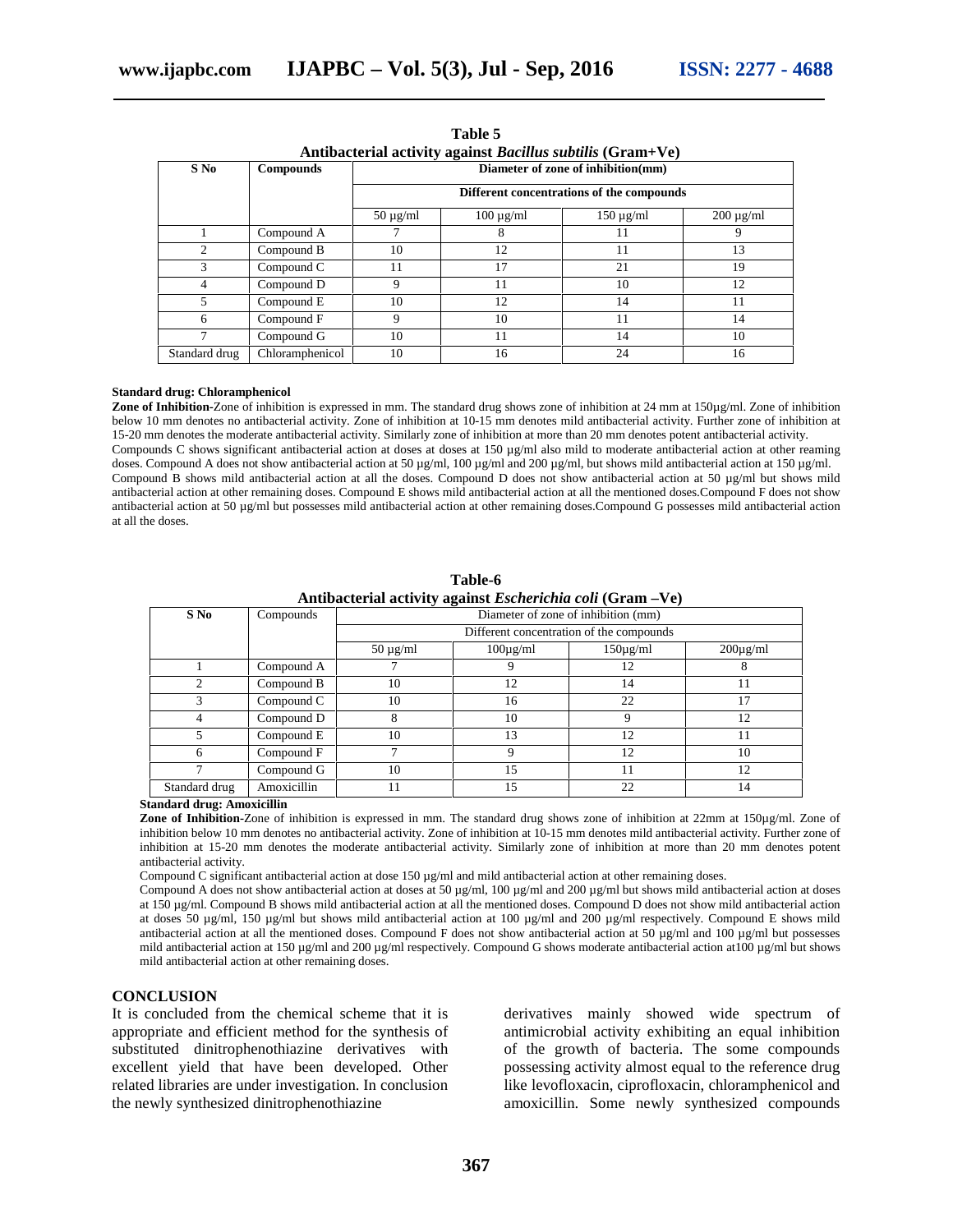mainly the compound C showed potent antibacterial activity up to great extent at 150µg/ml nearly equal to the known reference drug like levofloxacin, ciprofloxacin, chloramphenicol and amoxicillin. The compound C showed equal growth inhibition to the standard drug Amoxicillin (22 mm) against *Escherichia coli* (gram negative bacteria).Similarly the mainly the compound C also possesses nearly equal growth inhibition when compared to the standard drug against other bacterial strains.

It can be stated that these newly synthesized compounds are promising new antibacterial agents in treating microbial infections. The present result is worth noticing because in recent years increasing rates of antimicrobial resistance among community for treating microbial infections. It is observed that introduction of a chloro group at para position increases the activity exceedingly then ortho and meta position. So finally it is concluded that the newly synthesized compounds were evaluated for antimicrobial activity and the results are compared with the known standard drugs. The newly synthesized compounds showed prominent action on gram positive as well as on gram negative bacteria showed mild to moderate antimicrobial potential but some compounds mainly the compound C possesses potent antimicrobial activity.

By the conclusion we can also plan to do further studies on these dinitrophenothiazine series of compounds for their numerous types of biological activities besides the antimicrobial activity.

#### **ACKNOWLEDGEMENT**

Authors are thankful to the Department of Pharmaceutical Sciences Bhimtal Campus Bhimtal, Kumaun University Nainital for provide me proper and adequate facilities to carry out my research work. The authors and coworkers are also highly grateful to the Head of Pharmaceutical Sciences Professor S.P.S.Mehta to provide me necessary and enough research facilities to upgrade research knowledge in a perfect way and in a competent manner.

#### **REFERENCES**

- 1. Siddiqui AB, Dubal GC, Sah VH. Synthesis, Characterization and antimicrobial profile on substituted 1, 3 - dinitrophenothiazines. International journal of synthesis and characterization, 2008; 1(1):95-101.
- 2. Rodriguez FM, Arce MP, Perez CV, Lopez MG. Old phenothiazine and dibenzothiadezipine derivative's for tomorrow's neuroprotective therapies against neurodegenerative diseases. European Journal of Medicinal Chemistry, 2010; 45(12):6152-6158.
- 3. Rao AB, Sadanandam YS, Shetty MM.10*H* Phenothiazines: A new class of enzyme inhibitors for inflammatory diseases. European journal of Medicinal Chemistry, 2009; 44(1):97- 202.
- 4. Isobe KK, Kurebayashi H, Miyachi H, Tobe M. Synthesis and structure-activity relationships of phenothiazine carboxylic acids having pyrimidine-dione as novel histamine H <sup>1</sup>antagonists. Bioorganic & Medicinal Chemistry Letters2009; 19(10):2766-2771.
- 5. Bende A, Turcu I. Nitrogen Substituted Phenothiazine Derivatives: Modelling of Molecular Self-Assembling. International journal of Molecular Sciences, 2011; 12(5):3102-3116.
- 6. Darvesh S, McDonald KV, Mataija CG, Walsh ME. Selective reversible inhibition of human butyrylcholinisterse by aryl amide derivatives of phenothiazine. Bioorganic and Medicinal Chemistry 2007, 15(19):6367-6378.
- 7. Karmakar NA, Poddar RK, Dasgupta UB. Induction of apoptosis by Phenothiazine derivatives in V79 cells. Toxicology Letters, 2001; 125(1-3):19-28.
- 8. Wen ZM. Metabolic activation of the phenothiazine antipsychotics chlorpromazine and thioridazine to electrophilic iminoquinone species in human liver microsomes and recombinant P450s. Chemico-Biological Interactions, 2009; 181(2):220-226.
- 9. Eghbal MA, Tafazoli SP, Brien PJ. Peroxidase catalyzed formation of cytotoxic prooxidant phenothiazine free radicals at physiological pH. Chemico-Biological Interaction 2004, 151(1):43-51.
- 10. Ohlow M, Moosmann B. Foundation review: Phenothiazine: the seven lives of pharmacology's first lead structure, Drug Discovery Today, February 2011 Volume 16, Numbers ¾:119-131.
- 11. Azuine MA, Tokuda H, Takayasu J, Enjyo F, Mukainaka T, Konoshima T, Nishino H, Kapadia GJ. Cancer Chemopreventive effect of phenothiazine and related tri-heterocyclic analogues in the 12-O-tetradecanoylphorbol-13 acetate promoted Epstein - Barr virus early antigen activation and the mouse skin two stage carcinogenesis models. European journal of Medicinal Chemistry, 2004, 49(2):161-169.
- 12. Kumar S, Srivastava DN, Singhal SV, Gupta AK, Ghelani VD, Malik TA. Antimicrobial Activity of 10H-Phenothiazine-1-Carboxylic Acid Hydrazide Derivatives. Pharma Science